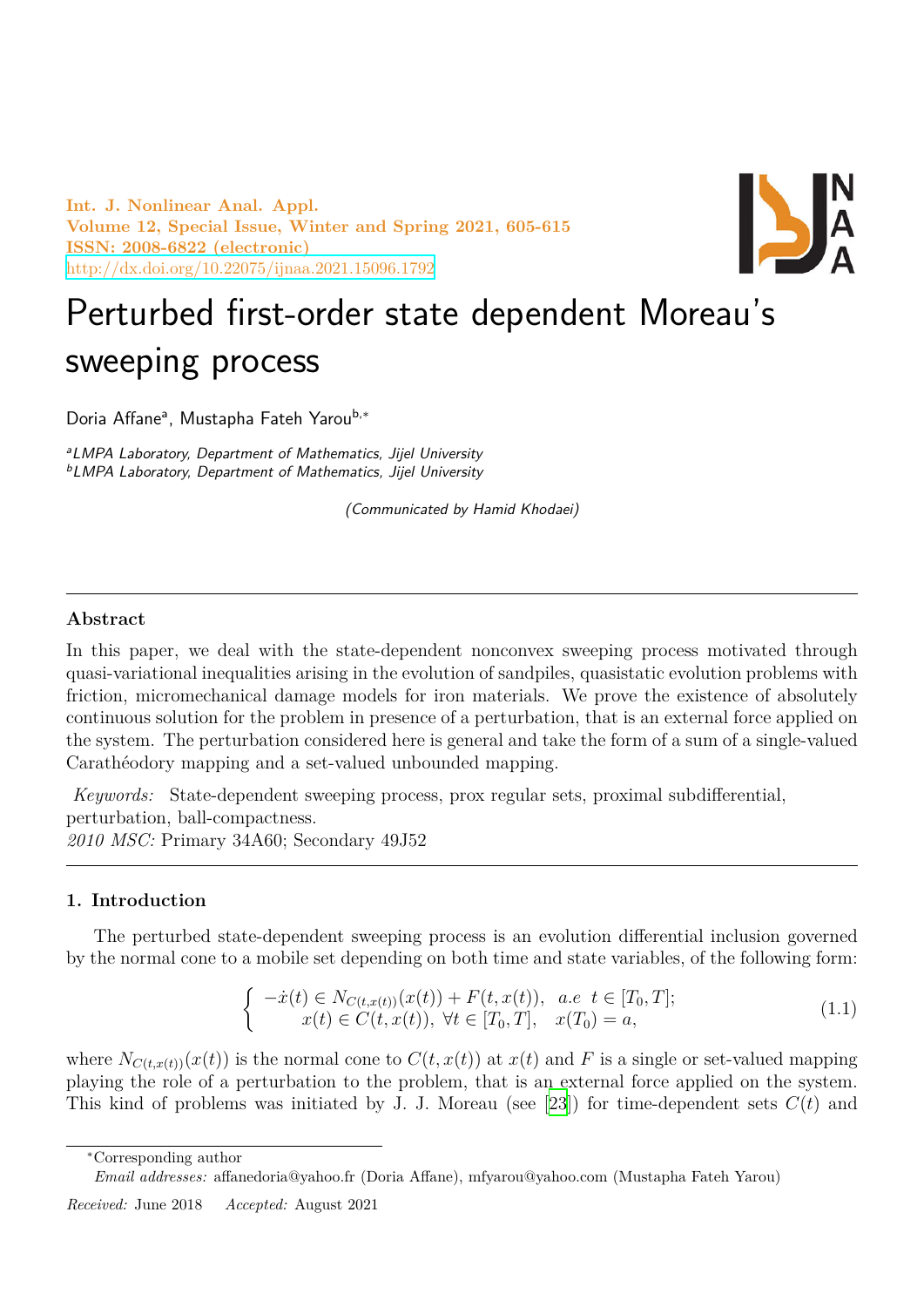$F \equiv \{0\}$  to deal with problems arising in elastoplasticity, quasistatics, electrical circuits, hysteresis and dynamics. Since then, various generalizations have been obtained, see for instance [1, 2, 3, 4, 6, 7, 8, 9, 10, 17, 18, 19, 20] and the references therein.

When the moving sets *C* depends also on the state, one obtain a generalization of the classical sweeping process known as the state-dependent sweeping process. Such problems are [mo](#page-10-1)[tiv](#page-10-2)[at](#page-10-3)e[d](#page-10-4) [by](#page-10-5) [p](#page-10-6)a[ra](#page-10-7)[bo](#page-10-8)l[ic q](#page-10-9)[uas](#page-10-10)[i-va](#page-10-11)[riat](#page-10-12)i[ona](#page-10-13)l inequalities arising e.g. in the evolution of sandpiles, and occur also in the treatment of 2-D or 3-D quasistatic evolution problems with friction, as well as in micro-mechanical damage models for iron materials with memory to describe the evolution of the plastic strain in presence of small damages. We refer to [22] for more details. This problem have been studied for the first time for convex sets  $C(t, u)$  by Chraibi [15] in  $\mathbb{R}^3$ , then by Kunze and Monteiro Marques [21] in Hilbert spaces under some compactness condition. After, Chemetov and Monteiro Marques [14] established the existence for prox regul[ar](#page-10-14) sets  $C(t, u)$  with a Carathéodory perturbation  $F(t, u(t))$ by applying the Shauder fixed point theore[m.](#page-10-15) By means of a generalized version of the Shau[der](#page-10-16) theorem, Castaing, Ibrahim and Yarou [11] provided an other approach to prove the existence w[hen](#page-10-17)  $F \equiv \{0\}$  and  $C(t, u(t))$  is prox regular and ball-compact, and for the perturbed problem (even in presence of a delay). The approach is based on the Moreau catching-up algorithm. For recent results in the study of state-dependent sweepi[ng](#page-10-18) process, we refer to [4, 24]. Vilches [28] has studied the first order state-dependent sweeping process with single-valued perturbation using the approach of Yoshida regularization. It consists in approaching the problem by a penalized (regularized) one depending on a positif parameter converging to zero.

Usually in mechanical systems and also in planning proced[ur](#page-10-4)e[s in](#page-10-19) mathema[tic](#page-10-20)al economics, external forces are applied, which leads to consider the sweeping process with set-valued perturbations. Several results have been obtained when the perturbation takes bounded values or satisfies a linear growth condition. Recently, the case of unbounded perturbations has been considered (see for instance  $[4, 2, 24]$ . The idea is to take only the element of minimal norm bounded, that is: there exists some real  $\alpha > 0$ ,

$$
d(0, F(t, u)) \le \alpha \quad \text{for all} \quad t \in [T_0, T] \quad u \in H \quad \text{with} \quad u \in C(t, u).
$$

Our aim in this paper is twofold: taking a perturbation as a sum of two mappings with single and setvalues respectively, we generalize all the results obtained in the two cases. Using a different approach, we weaken the hypotheses on the perturbation by taking a Carathéodory single-valued mapping satisfying only a linear growth condition and an unbounded set-valued perturbation; furthermore we extend the approach given in [18] in the case of time-dependent prox regular sets to the time and state-dependent case. The paper is organized as follows. In Section 2, we introduce notation and preliminaries needed throughout the paper. Section 3 is devoted to the study of the existence of solutions for the considered pr[oble](#page-10-11)m.

#### **2. Preliminaries and background**

Throughout this paper, let  $T > T_0 \geq 0$ ,  $I = [T_0, T]$  be an interval of R and H be a separable Hilbert space whose inner product is denoted by  $\langle \cdot, \cdot \rangle$  and the associated norm by  $\|\cdot\|$ . The closed unit ball of *H* with center 0 will be denoted by  $\mathbb{B}$ , and  $\overline{B}_H(a, \eta)$  will be the closed ball of center  $a \in H$  and radius  $\eta > 0$ . If *A* is a subset of *H*,  $\overline{co} A$  stands for the closed convex hull of *A* and *δ*<sup>\*</sup>( $\cdot$ , *A*) the support function of *A* that is, for all *ξ*  $∈$  *H*,

$$
\delta^*(\xi, A) = \sup_{x \in A} \langle \xi, x \rangle.
$$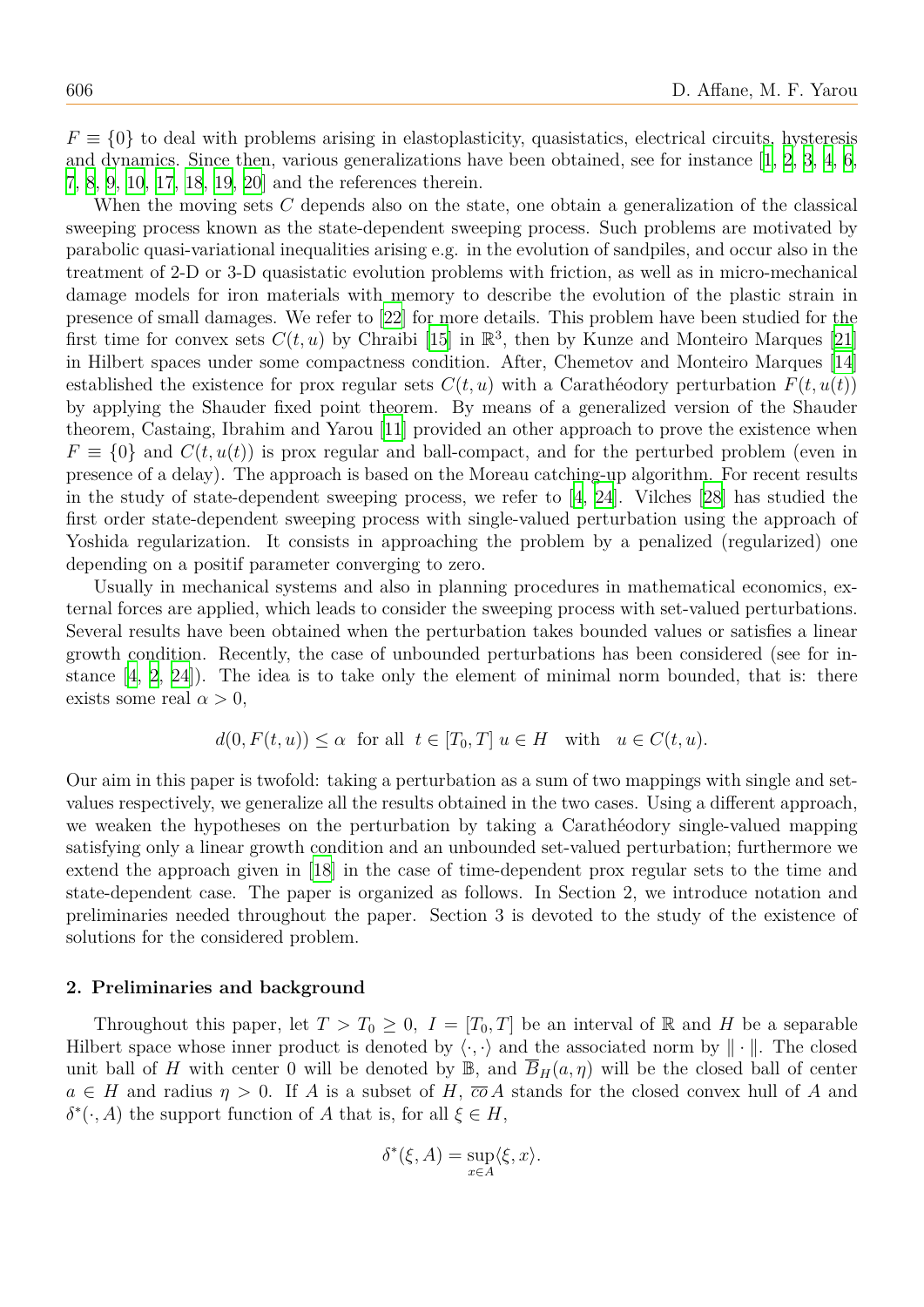$L^1_H([T_0,T], dt)$  (shortly  $L^1_H(T_0,T)$ ) is the Banach space of Lebesgue-Bochner integrable functions  $f: [T_0, T] \to H$  and  $\mathcal{C}_H(I)$  is the space of continuous mappings  $u: I \to H$  equipped with the norm of uniform convergence. A mapping  $u : [T_0, T] \to H$  is absolutely continuous if there is a function  $u \in L_H^1(T_0,T)$  such that  $u(t) = u(T_0) + \int_{T_0}^t u(s) ds$ ,  $\forall t \in [T_0,T]$ . A set-valued mapping  $G: [T_0, T] \times H \to H$  is said to be upper semicontinuous if, for any open subset  $V \subset H$ , the set  $\{x \in H : G(x) \subset V\}$  is open in *H*. *G* is said to be scalarly upper semicontinuous or upper hemicontinuous if, for any  $y \in H$ , the real-valued function  $x \mapsto \delta^*(y, G(x))$  is upper semicontinuous. We refer to [13] for measurable set-valued mappings and convex analysis.

For a given  $r \in ]0, +\infty]$ , a nonempty subset *S* of a Hilbert space *H* is *r*-prox regular or equivalently *r*-proximally smooth [16, 27] if and only if every nonzero proximal normal to *S* can be realized by a *r*-ball. This [is e](#page-10-21)quivalent to say that for every  $\bar{x} \in S$ , and for every  $v \neq 0$ ,  $v \in N_S^p$  $S^p_{S}(\bar{x}),$ 

$$
\langle \frac{v}{||v||}, x' - \bar{x} \rangle \leq \frac{1}{2r}||x' - \bar{x}||^2
$$

for all  $x' \in S$ , where  $N_S^p$  $S(\bar{x})$  is the proximal normal cone of *S* at the point  $\bar{x} \in S$  defined by

$$
N_S^p(\bar{x}) = \{ \xi \in H : \exists \alpha > 0, \bar{x} \in \text{Proj}_S(\bar{x} + \alpha \xi) \},
$$

 $Proj_S(\cdot)$  stands for the projection on the set *S* defined by

$$
Proj_S(x) := \{ y \in S : d_S(x) = ||x - y|| \}
$$

and  $d_S(\cdot)$  is the distance function to *S*. We make the convention  $\frac{1}{r} = 0$  for  $r = +\infty$  and recall that for  $r = +\infty$ , the *r*-proximal regularity of *S* is equivalent to the convexity of *S*. Let  $f : H \to \mathbb{R} \cup \{+\infty\}$ be a proper function and  $\bar{x} \in dom f := \{x \in H : f(x) < +\infty\}$ , the *proximal subdifferential* of f at  $\bar{x}$  is the set  $\partial^p f(\bar{x})$  of all elements  $v \in H$  for which there exists  $\delta > 0$  and  $\beta > 0$  such that

$$
f(y) \ge f(\bar{x}) + \langle v, y - \bar{x} \rangle - \beta ||y - \bar{x}||^2
$$
 for all  $y \in \overline{B}_H(\bar{x}, \delta)$ .

Given a nonempty closed set *S* and given a point  $\bar{x} \in S$ , the *Clarke normal cone*  $N_S(\bar{x})$  to *S* at  $\bar{x}$  defined by

$$
N_S(\bar{x}) = \mathrm{cl}_{\omega}(\mathbb{R}_+ \partial \, d_S(\bar{x})),
$$

where cl*<sup>ω</sup>* denotes the closure with respect to the weak topology of *H.* With the definition of Clarke normal cones to nonempty closed sets in hand, the *Clarke subdifferential*  $\partial f(\bar{x})$  of f at a point  $\bar{x}$ (where *f* is finite) can be defined in terms of Clarke normal cones to the epigraph of the function by

$$
\partial f(\bar{x}) = \{ v \in H : (v, -1) \in N_{\text{epi } f}((\bar{x}, f(\bar{x}))) \},
$$

where epi *f* denotes the epigraph of *f*, that is, epi  $f = \{(\bar{x}, \lambda) \in H \times \mathbb{R} : f(\bar{x}) \leq \lambda\}$ . Further

$$
\partial d_S(\bar{x}) \subset N_S(\bar{x}) \cap \mathbb{B}, \quad \text{for all } \bar{x} \in S.
$$

Let *C, C′* be two subsets of *H*, we denote by

$$
e(C, C') = \sup \{ d_{C'}(a), \ a \in C \}
$$

the excess of  $C$  over  $C'$  and if  $C$  and  $C'$  are closed,

$$
\mathcal{H}(C, C') = \max\{e(C, C'), e(C', C)\}
$$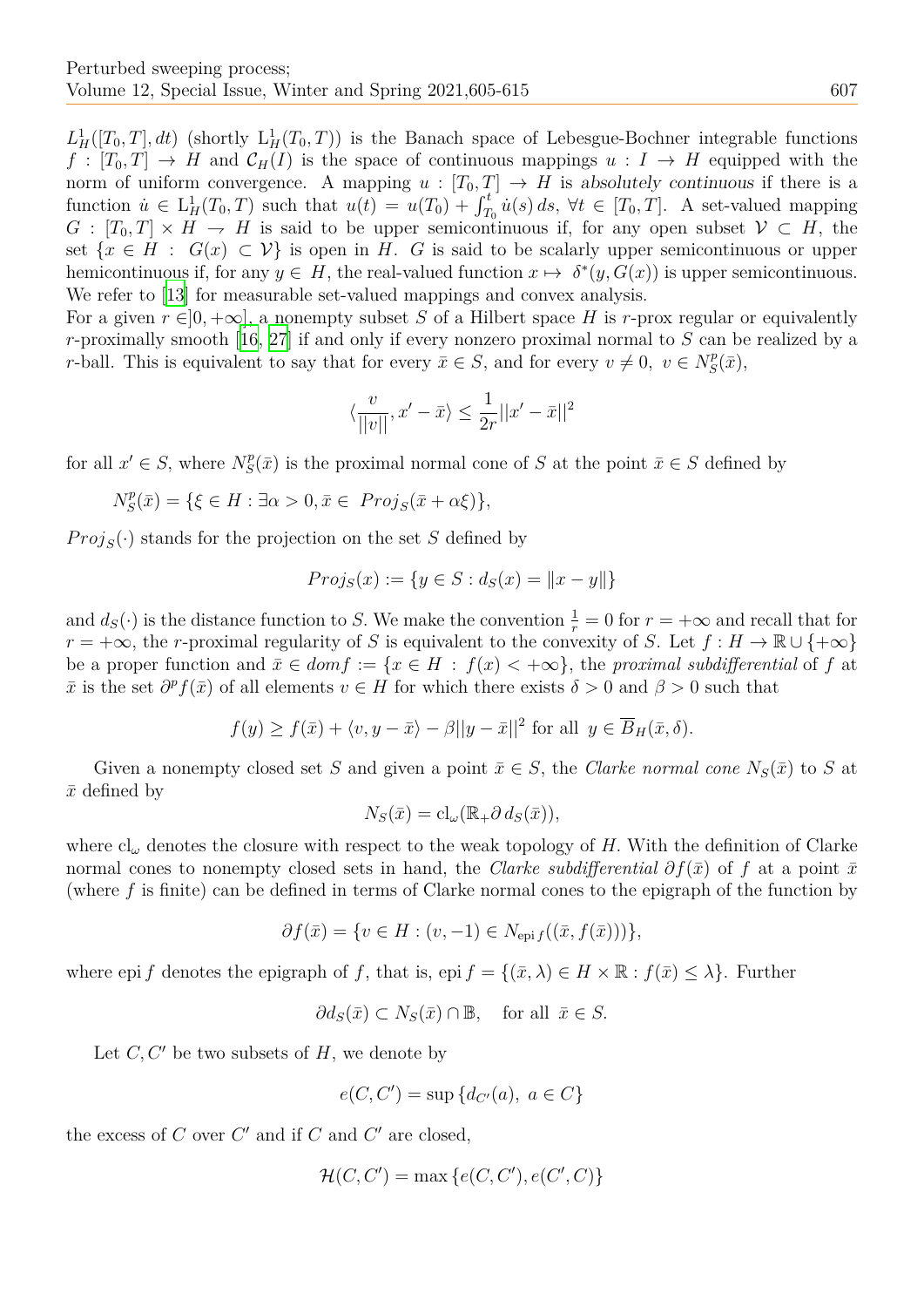the Hausdorff distance between *C* and *C'*. Let us denote, for  $r > 0$ , by  $U_r(C)$  (respectively, by  $E_r(C)$  the open tube around the set C (respectively, the open enlargement of C), that is,

$$
U_r(C) := \{ v \in H : 0 < d_C(v) < r \},
$$

respectively,

 $E_r(C) := \{ v \in H : d_C(v) < r \}.$ 

The following proposition provides some properties of the proximal and Clarke subdifferentials of the function distance  $d_C(\cdot)$  when the set C is r-prox regular. It also summarizes some important consequences of the prox regularity property which will be needed in the sequel of the paper. For the proof of these results, we refer to [7, 25].

**Proposition 2.1.** Let S be a nonempty closed subset in the Hilbert space H and let  $r > 0$ . If S is *r-prox regular, then the following hold[:](#page-10-6)*

- a) For any  $x \in U_r(S)$ ,  $Proj_S(x)$  exists and is unique, the mapping  $Proj_S(\cdot) : U_r(S) \to S$  is locally *Lipschitz on*  $U_r(S)$ ;
- *b*) *For any*  $v \in U_r(S)$  *and*  $y = Proj_S(v)$  *one has*  $y \in Proj_S(y) + r \frac{v-y}{|v-v|}$ *∥v−y∥ ;*
- *c*) The Clarke and proximal subdifferentials of  $d_S(\cdot)$  coincide at all points  $v \in E_r(S)$ ;
- *d) The Clarke and proximal normal cone to S coincide at all points*  $u \in S$  *and*  $\alpha \partial^p d_S(u) =$  $N_S^p$  $S^{p}(u) \bigcap \alpha \mathbb{B}$ ;
- *e)* Let  $C: [T_0, T] \times H \rightarrow H$  be *r-prox regular and satisfies*

$$
|d_{C(t,x)}(u) - d_{C(s,y)}(v)| \le ||u - v|| + \chi(t) - \chi(s) + L||x - y||
$$

*for all*  $u, x, v, y$  *in H* and *for all*  $s \leq t$  *in*  $[T_0, T]$ *, where*  $\chi : [T_0, T] \to \mathbb{R}_+$  *is a nondecreasing absolutely continuous function and L is a positive constant. Then the convex weakly compact valued mapping*  $(t, x, y) \rightarrow \partial^p d_{C(t,x)}(y)$  *satisfies the upper semicontinuity property: Let*  $(t_n, x_n)$ *be a sequence in*  $[T_0, T] \times H$  *converging to some*  $(t, x) \in [T_0, T] \times H$ *, and*  $(y_n)$  *be a sequence in* H with  $y_n \in C(t_n, x_n)$  for all n, converging to  $y \in C(t, x)$ , then, for any  $z \in H$ ,

$$
\limsup_{n \to \infty} \delta^*(z, \partial^p d_{C(t_n, x_n)}(y_n)) \leq \delta^*(z, \partial^p d_{C(t, x)}(y)).
$$

## **3. The main result**

Let assume the following assumptions:

- $(\mathcal{A}_1)$  There is some constant  $r > 0$  such that, for each  $t \in [T_0, T]$  and each  $u \in H$ , the sets  $C(t, u)$ are *r*-prox regulars.
- $(A_2)$  For each bounded subset  $A \subset H$ , the set  $C(t, x)$  is relatively ball-compact for all  $(t, x) \in$  $[T_0, T] \times A$ .
- $(\mathcal{A}_3)$  There is a constant  $L \in ]0,1[$  and an absolutely continuous nondecreasing function  $\chi : [T_0, T] \to$  $\mathbb{R}_+$  such that, for all  $s, t \in [T_0, T], s \leq t$  and any  $x, y, u, v \in H$  one has

$$
|d_{C(t,u)}(x) - d_{C(s,v)}(y)| \leq ||x - y|| + \chi(t) - \chi(s) + L||u - v||.
$$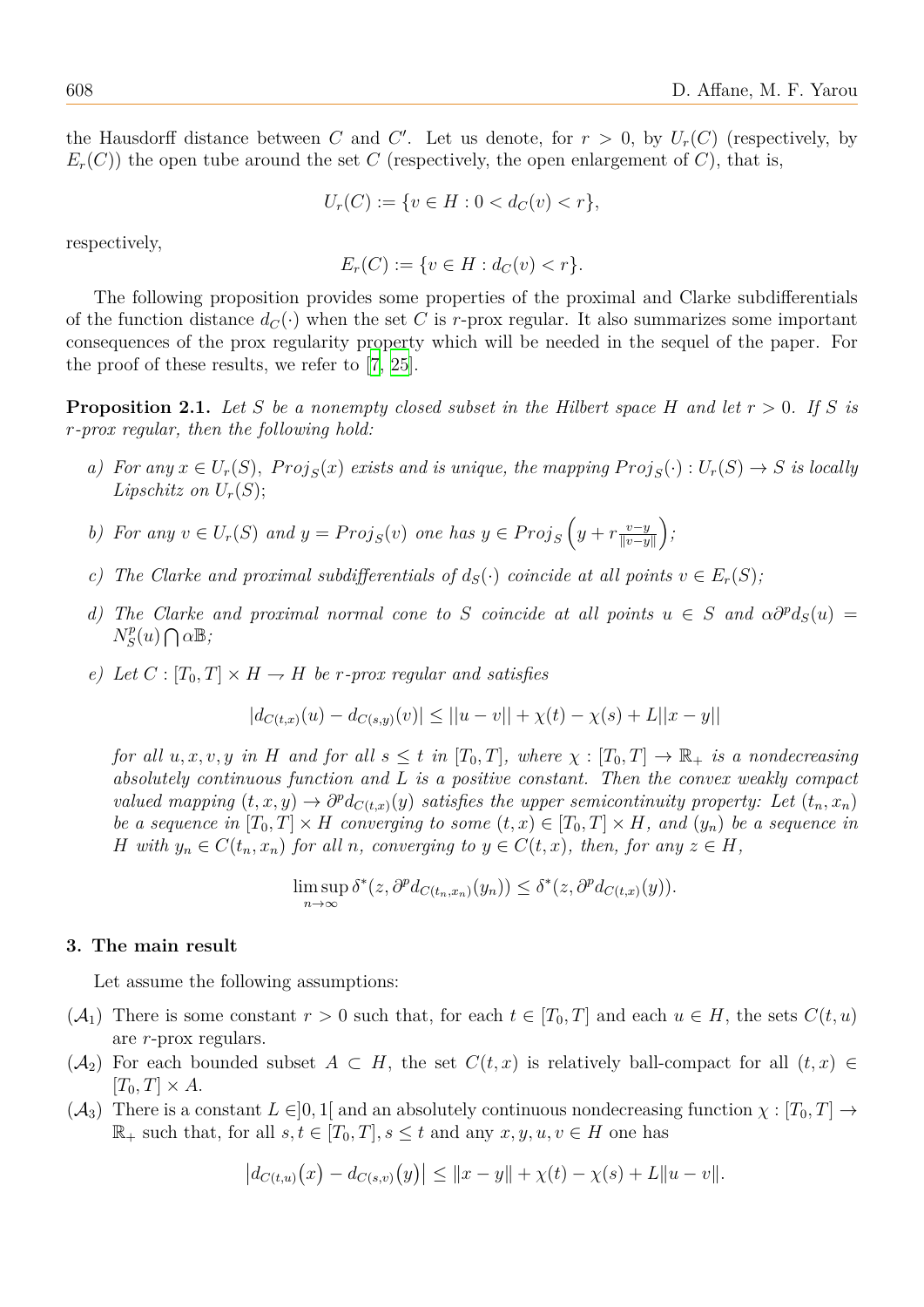Let recall the following existence result for the sweeping process without perturbation and with time and state dependent nonconvex moving sets in Hilbert space proved in ([11], Theorem 3.4):

**Theorem 3.1.** *Assume that*  $(A_1)$ ,  $(A_2)$  *and*  $(A_3)$  *hold. Then, for any*  $a \in C(T_0, a)$ *, there exists an absolutely continuous solution*  $u : [T_0, T] \to H$  *of the problem* 

$$
\begin{cases}\n-iu(t) \in N_{C(t,u(t))}(u(t)) & a.e. \quad t \in [T_0, T], \\
u(T_0) = a, \quad u(t) \in C(t, u(t)), \quad \forall t \in [T_0, T],\n\end{cases}
$$

*which satisfies*

$$
||\dot{u}(t)|| \le \frac{1}{1-L}\dot{\chi}(t).
$$

We start with the case when the perturbation is a single valued integrable function.

**Proposition 3.2.** *Assume that*  $(A_1)$ ,  $(A_2)$  *and*  $(A_3)$  *hold, then, for any mapping*  $h \in L^1_H(T_0, T)$  *and*  $any \ a \in C(T_0, a)$ , there exists an absolutely continuous solution  $u : [T_0, T] \rightarrow H$  of

$$
\begin{cases}\n-iu(t) \in N_{C(t, u(t))}(u(t)) + h(t) & a.e. \in [T_0, T] \\
u(T_0) = a, \quad u(t) \in C(t, u(t)), \quad \forall t \in [T_0, T].\n\end{cases}
$$

*Moreover, we have*

<span id="page-4-0"></span>
$$
\|\dot{u}(t) + h(t)\| \le \frac{1}{1 - L}(\dot{\chi}(t) + \|h(t)\|) \quad a.e. \text{ in } [T_0, T]. \tag{3.1}
$$

**Proof**. Set  $\psi(t) = \int_{T_0}^t h(s)ds$ , for all  $t \in [T_0, T]$ , and consider the set-valued mapping  $D : [T_0, T] \times$  $H \to H$  defined by

$$
D(t, z) = C(t, z - \psi(t)) + \psi(t)
$$

for all  $(t, z) \in [T_0, T] \times H$ . Obviously, *D* satisfies  $(A_1)$  and  $(A_2)$ , let verify  $(A_3)$ . For any  $y_1, y_2, z_1, z_2$ in *H* and all  $t, s$  in  $[T_0, T]$ , we have

$$
|d_{D(t,z_1)}(y_1) - d_{D(s,z_2)}(y_2)| \le |d_{C(t,z_1-\psi(t))}(y_1 - \psi(t)) - d_{C(s,z_2-\psi(s))}(y_2 - \psi(s))|
$$
  
\n
$$
\le ||\psi(t) - \psi(s)|| + |d_{C(t,z_1-\psi(t))}(y_1) - d_{C(s,z_2-\psi(s))}(y_2)|
$$
  
\n
$$
\le ||\psi(t) - \psi(s)|| + ||y_1 - y_2|| + \chi(t) - \chi(s) + L||z_1 - \psi(t) - z_2 + \psi(s)||,
$$
  
\n
$$
\le ||y_1 - y_2|| + \chi_1(t) - \chi_1(s) + L||z_1 - z_2||
$$

where  $\chi_1(t) = \int_{T_0}^t (\chi(s) + (1+L) ||h(s)||) ds$  is nondecreasing absolutely continuous. Hence, *D* satisfies  $(\mathcal{A}_3)$ , as  $a \in D(T_0, a) = C(T_0, a)$ , from Theorem 3.1 there exists an absolutely continuous solution *y* to the state-dependent sweeping process

$$
\begin{cases}\n-y(t) \in N_{D(t,y(t))}(y(t)) \text{ a.e. in } [T_0, T] \\
y(T_0) = a, \ y(t) \in D(t, y(t)),\n\end{cases}
$$

which verify

$$
||\dot{y}(t)|| \le \frac{1}{1-L}\dot{\chi}_1(t).
$$

Furthermore, the mapping  $u(t) = y(t) - \psi(t)$  is solution of

$$
-\dot{u}(t) - h(t) = -\dot{y}(t) \in N_{C(t, y(t) - \psi(t))}(y(t) - \psi(t)) := N_{C(t, u(t))}u(t)
$$

and satisfies  $\|\dot{u}(t) + h(t)\| \le \frac{1}{1-L}(\dot{\chi}(t) + \|h(t)\|)$  a.e.  $t \in [T_0, T]$ . □

Now, we are able to give our main result in the paper, which is an existence result for a class of first-order differential inclusions. The perturbation is supposed to be the sum of a Carathéodory mapping and a scalarly upper semicontinuous set-valued mapping.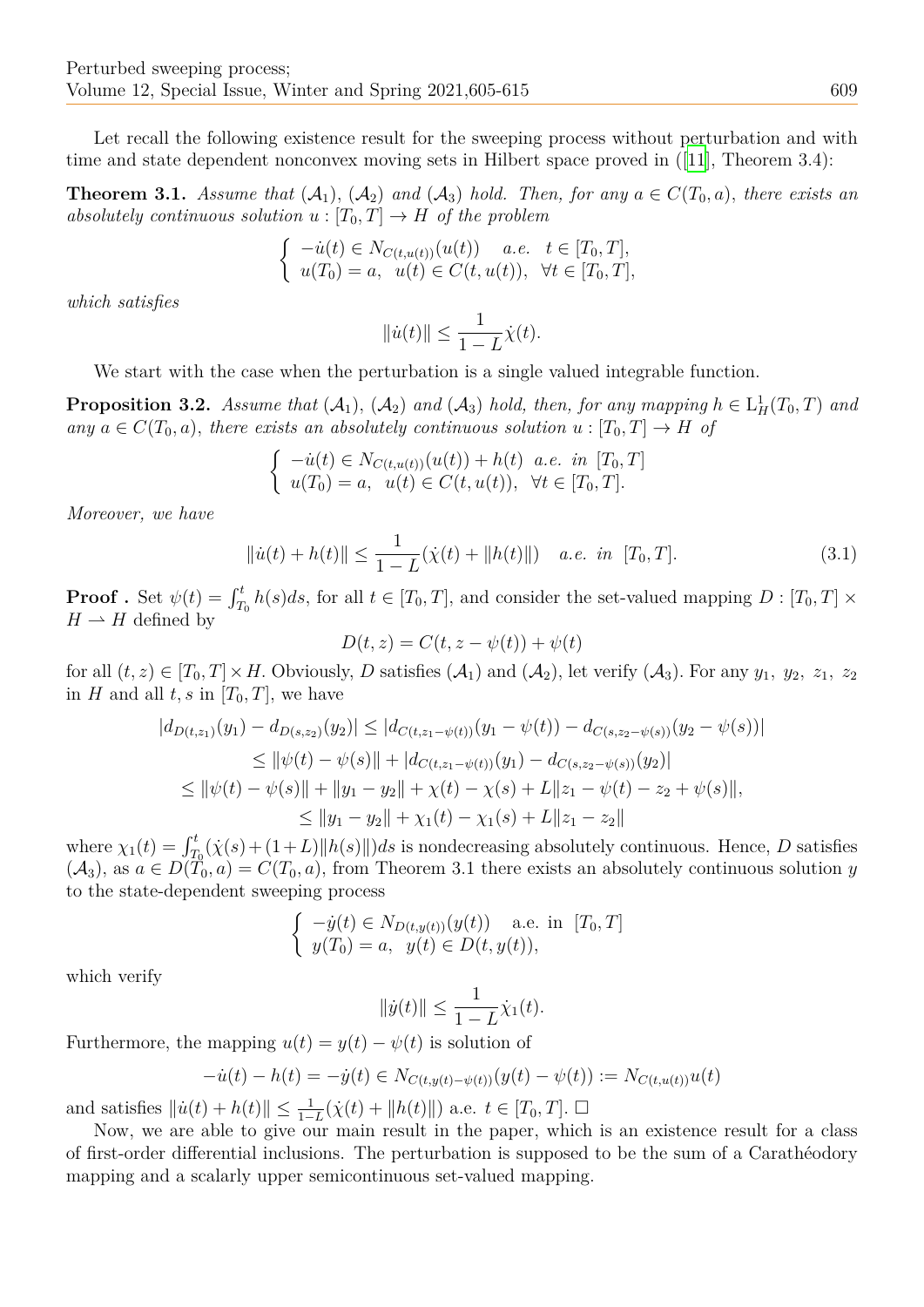**Theorem 3.3.** Assume that  $(A_1)$ ,  $(A_2)$  and  $(A_3)$  hold. Let  $g: [T_0, T] \times H \rightarrow H$  be a map such that

- *i*) *g is a Carathéodory mapping on*  $[T_0, T] \times H$ ;
- *ii*) *there exists a non-negative function*  $\alpha(\cdot) \in L^1_{\mathbb{R}}$  $_{\mathbb{R}_+}^1(T_0, T)$  *such that, for all*  $t \in [T_0, T]$  *and for all*  $x \in H$ *, we have*

$$
||g(t, x)|| \leq \alpha(t)(1 + ||x||).
$$

Let  $G: [T_0, T] \times H \to H$  be a set-valued mapping with nonempty closed convex values such that

- *iii*) *G is*  $\mathcal{L}([T_0, T] \otimes \mathcal{B}(H))$  *measurable and scalarly upper semicontinuous on H*;
- *iv*) *there exists a real*  $\gamma > 0$ *, such that, for all*  $(t, x) \in [T_0, T] \times H$ ,

$$
d(0, G(t, u)) \le \gamma(1 + ||x||).
$$

*Then, for any*  $a \in C(T_0, a)$ *, there exists an absolutely continuous mapping*  $u : [T_0, T] \rightarrow H$  *solution of*

$$
(\mathcal{SP})\begin{cases}\n-iu(t) \in N_{C(t,u(t))}(u(t)) + G(t,u(t)) + g(t,u(t)) & a.e. \in [T_0, T]; \\
u(T_0) = a, \quad u(t) \in C(t,u(t)), \quad \forall t \in [T_0, T].\n\end{cases}
$$

**Proof**. For each  $(t, x) \in [T_0, T] \times H$ , denote by  $P(t, x)$  the element of minimal norm of the closed convex set  $G(t, x)$  of  $H$ , we put  $f(t, x) = g(t, x) + P(t, x)$  and  $\beta(t) = \alpha(t) + \gamma$ , by *ii*) and *iv*), we get for all  $(t, x) \in [T_0, T] \times H$ ,

$$
||f(t,x)|| \le \beta(t)(1+||x||). \tag{3.2}
$$

We suppose that

$$
\int_{T_0}^{T} \beta(s)ds \le \frac{1-L}{4},\tag{3.3}
$$

and consider, for every  $n \in \mathbb{N}$ , a partition of  $[T_0, T]$  defined by

<span id="page-5-0"></span>
$$
t_i^n = i \frac{T - T_0}{n} \quad (0 \le i \le n).
$$

We are going to construct a sequence of maps  $(u_n(\cdot))$  in  $\mathcal{C}_H(T_0,T)$  via Proposition 3.2 by considering a perturbation f with fixed second variable *u* in each subinterval. So, for  $a \in C(T_0, a)$ , let us consider the following problem on the interval  $[T_0, t_1^n]$ :

$$
\begin{cases}\n-iu(t) \in N_{C(t, u(t))}(u(t)) + f(t, a) \quad \text{a.e. } t \in [T_0, t_1^n]; \\
u(T_0) = a \in C(T_0, a),\n\end{cases}
$$

where  $f(\cdot, a)$  is a mapping depending only on *t* and is  $L^1_H(T_0, t_1^n)$ . By Proposition 3.2, it has an absolutely continuous solution that we denote by  $u_0^n(\cdot) : [T_0, t_1^n] \to H$ . According to (3.1) this solution satisfies

$$
\|\dot{u}_0^n(t) + f(t, a)\| \le \frac{1}{1 - L}(\dot{\chi}(t) + \|f(t, a)\|) \quad \text{a.e. } t \in [T_0, t_1^n].\tag{3.4}
$$

Now, since  $u_0^n(t_1^n) \in C(t_1^n, u_0^n(t_1^n))$  is well defined, let consider in [the](#page-4-0) interval  $[t_1^n, t_2^n]$  the problem

$$
\begin{cases}\n-i\mu(t) \in N_{C(t,u(t))}(u(t)) + f(t, u_0^n(t_1^n)) & \text{a.e. } t \in [t_1^n, t_2^n]; \\
u(t_1^n) = u_0^n(t_1^n) \in C(t_1^n, u_0^n(t_1^n))\n\end{cases}
$$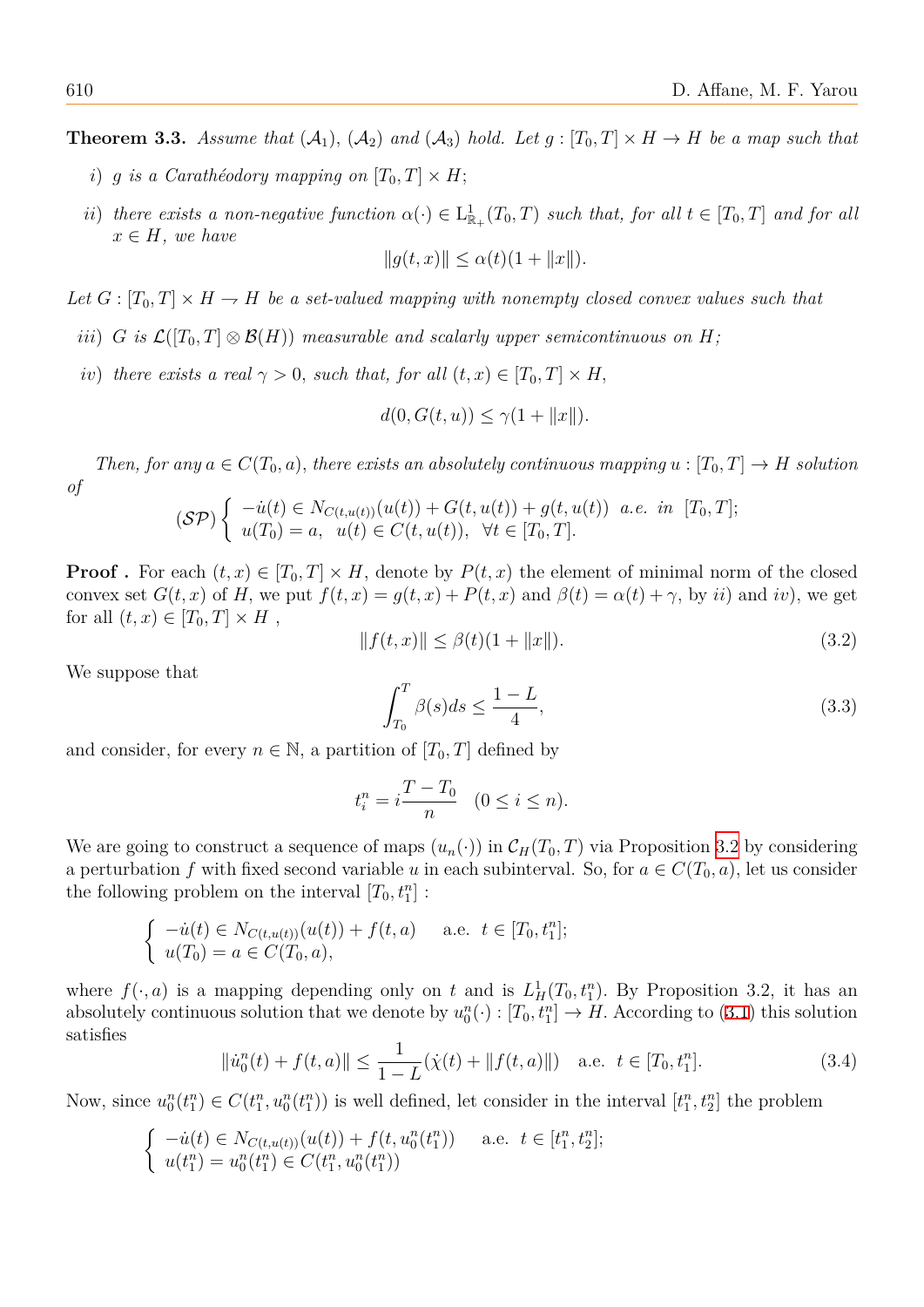which admits a solution denoted by  $u_1^n(\cdot) : [t_1^n, t_2^n] \to H$  with  $u_1^n(t_1^n) = u_0^n(t_1^n)$  and satisfying

$$
\|\dot{u}_1^n(t) + f(t, u_0^n(t_1^n))\| \le \frac{1}{1 - L}(\dot{\chi}(t) + \|f(t, u_0^n(t_1^n))\|) \quad \text{a.e. in } [t_1^n, t_2^n].\tag{3.5}
$$

And so on, for each *n*, there exists a finite sequence of absolutely continuous mappings  $u_i^n(\cdot)$ :  $[t_i^n, t_{i+1}^n] \to H$ ,  $(0 \le i \le n-1)$  such that, for each  $i \in \{0, ..., n-1\}$ ,

$$
\begin{cases}\n-i_i^n(t) \in N_{C(t, u_i^n(t))}(u_i^n(t)) + f(t, u_{i-1}^n(t_i^n)) & \text{a.e. } t \in [t_i^n, t_{i+1}^n], \\
u_i^n(t_i^n) = u_{i-1}^n(t_i^n) \in C(t_i^n, u_{i-1}^n(t_i^n)),\n\end{cases}
$$

where  $u_{-1}^n(0) = a$  and

$$
\|\dot{u}_i^n(t)\| \le \frac{1}{1-L}(\dot{\chi}(t) + 2\|f(t, u_{i-1}^n(t_i^n))\|) \quad \text{a.e. in } [t_i^n, t_{i+1}^n].\tag{3.6}
$$

Define the functions  $u_n : [T_0, T] \to H$  and  $\theta_n : [T_0, T] \to [T_0, T]$  by

$$
u_n(t) = u_i^n(t); \ \forall t \in [t_i^n, t_{i+1}^n], \ i = 0, ..., n-1
$$
  

$$
\begin{cases} \theta_n(t) = t_i^n, \ \forall t \in ]t_i^n, t_{i+1}^n], \ i = 0, ..., n-1 \\ \theta_n(T_0) = T_0, \end{cases}
$$
 (3.7)

so,  $u_n(\cdot)$  is absolutely continuous on  $[T_0, T]$ , and one has

<span id="page-6-0"></span>
$$
\begin{cases}\n-iu_n(t) \in N_{C(t, u_n(t))}(u_n(t)) + f(t, u_n(\theta_n(t))) & \text{a.e. } t \in [T_0, T] \\
u_n(T_0) = a\n\end{cases}
$$
\n(3.8)

with

$$
\|\dot{u}_n(t)\| \le \frac{1}{1-L}(\dot{\chi}(t) + 2\|f(t, u_n(\theta_n(t)))\|) \quad \text{a.e.} \quad t \in [T_0, T]. \tag{3.9}
$$

It follows that

$$
||u_n(t_{i+1}^n)|| \le ||u_n(t_i^n)|| + \frac{1}{1-L} \int_{t_i^n}^{t_{i+1}^n} (\dot{\chi}(s) + 2||f(s, u_n(t_i^n))||) ds.
$$
\n(3.10)

By iteration, we obtain

$$
||u_n(t_{i+1}^n)|| \le ||a|| + \frac{1}{1-L} \sum_{k=0}^i \int_{t_k^n}^{t_{k+1}^n} (\dot{\chi}(s) + 2||f(s, u_n(t_k^n))||) ds
$$
  
\n
$$
\le ||a|| + \frac{1}{1-L} \int_{T_0}^{t_{i+1}^n} \dot{\chi}(s) ds + \frac{2}{1-L} \sum_{k=0}^i \int_{t_k^n}^{t_{k+1}^n} ||f(s, u_n(t_k^n))|| ds
$$
  
\n
$$
\le ||a|| + \frac{1}{1-L} \int_{T_0}^{t_{i+1}^n} \dot{\chi}(s) ds + \frac{2}{1-L} \sum_{k=0}^i (1 + ||u_n(t_k^n)||) \int_{t_k^n}^{t_{k+1}^n} \beta(s) ds.
$$

Then

$$
||u_n(t_{i+1}^n)|| \le ||a|| + \frac{1}{1-L} \int_{T_0}^{t_{i+1}^n} \dot{\chi}(s) ds + \frac{2}{1-L} (1 + \max_{0 \le k \le i} ||u_n(t_k^n)||) \int_{T_0}^{t_{i+1}^n} \beta(s) ds
$$

for each  $i = 0, ..., n-1$  and thus

$$
\max_{0 \le k \le n} \|u_n(t_k^n)\| \le \|a\| + \frac{1}{1-L} \int_{T_0}^T \dot{\chi}(s)ds + \frac{2}{1-L} (1 + \max_{0 \le k \le n} \|u_n(t_k^n)\|) \int_{T_0}^T \beta(s)ds.
$$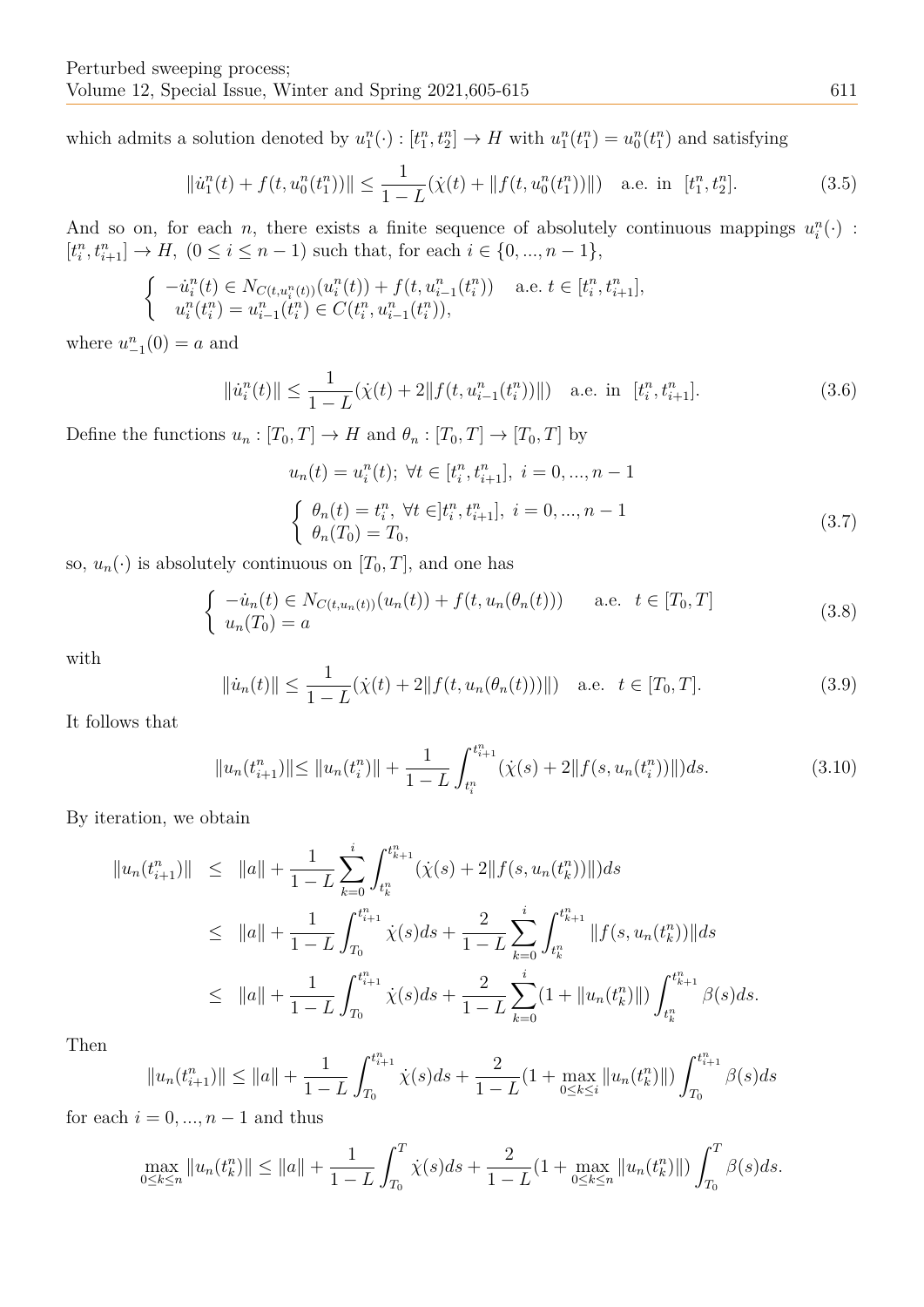Taking in account (3*.*3), we obtain

$$
\max_{0 \le k \le n} \|u_n(t_k^n)\| \le \|a\| + \frac{1}{2} + \frac{1}{1-L} \int_{T_0}^T \dot{\chi}(s)ds + \frac{1}{2} \max_{0 \le k \le n} \|u_n(t_k^n)\|
$$

and hence

$$
||u_n(\theta_n(t))|| \le 2(||a|| + \frac{1}{2} + \frac{1}{1 - L} \int_{T_0}^T \dot{\chi}(s) ds) := m.
$$
 (3.11)

By  $(3.9)$ ,  $(3.11)$  and  $(3.2)$ , one has for any *n* and almost all *t* 

<span id="page-7-0"></span>
$$
|| f(t, u_n(\theta_n(t))) || \le (1+m)\beta(t)
$$
\n(3.12)

<span id="page-7-1"></span>
$$
\|\dot{u}_n(t)\| \le \frac{1}{1 - L} (\dot{\chi}(t) + 2(1 + m)\beta(t)) := m_1(t). \tag{3.13}
$$

Thus by (3.12) and (3.13) we may suppose that  $(i_n) \sigma(L_H^1(T_0, T), L_H^{\infty}(T_0, T))$ -converges in  $L_H^1(T_0, T)$ to a function *z* with  $||z(t)|| \leq m_1(t)$  for a.e.  $t \in [T_0, T]$  (see e.g. [12], Proposition 6.2.3), and  $(u_n)$  converges pointwisely on  $[T_0, T]$  with respect to the weak topology to an absolutely continuous function *[u](#page-7-0)*

<span id="page-7-2"></span>
$$
u(t) = a + \int_{T_0}^t \dot{u}(s) \, ds, \ \forall t \in [T_0, T]
$$

for all  $t \in [T_0, T]$  with  $\dot{u} = z$ . Further, according to (3.11), we have by construction

$$
u_n(\theta_n(t)) \in C(\theta_n(t), u_n(\theta_n(t))) \bigcap \overline{\mathbb{B}}_H(0, m). \tag{3.14}
$$

Then,  $(u_n(\theta_n(t))$  is relatively compact for every  $t \in [T_0, T]$  $t \in [T_0, T]$  $t \in [T_0, T]$  in *H* since

$$
D(t) := \cup_n C(\theta_n(t), u_n(\theta_n(t)))
$$

is ball-compact thanks to  $(\mathcal{A}_2)$  and  $(3.11)$ . As  $\theta_n(t) \to t$ , it follows that

$$
\lim_{n \to \infty} ||u_n(\theta_n(t)) - u_n(t)|| = 0
$$
\n(3.15)

and  $(u_n(t))$  is relatively compact. [By \(](#page-7-1)3.13),  $(u_n(\cdot))$  is equicontinuous, thus relatively compact in  $\mathcal{C}_H(T_0,T)$ , consequently,  $(u_n)$  converges in  $\mathcal{C}_H(T_0,T)$  to the absolutely continuous function *u*. Furthermore, for all  $t \in [T_0, T]$ 

<span id="page-7-3"></span>
$$
||g(t, u_n(\theta_n(t)))|| \leq (1+m)\alpha(t),
$$

by the continuity of the mapping  $g(t, \cdot)$  we get

$$
g(t, u_n(\cdot)) \to g(t, u(\cdot)),
$$

and

$$
||g(t, u(t))|| \le (1+m)\alpha(t).
$$

In the other hand we have for all  $t \in [T_0, T]$ 

$$
||P(t, u_n(\theta_n(t)))|| \le (1+m)\gamma
$$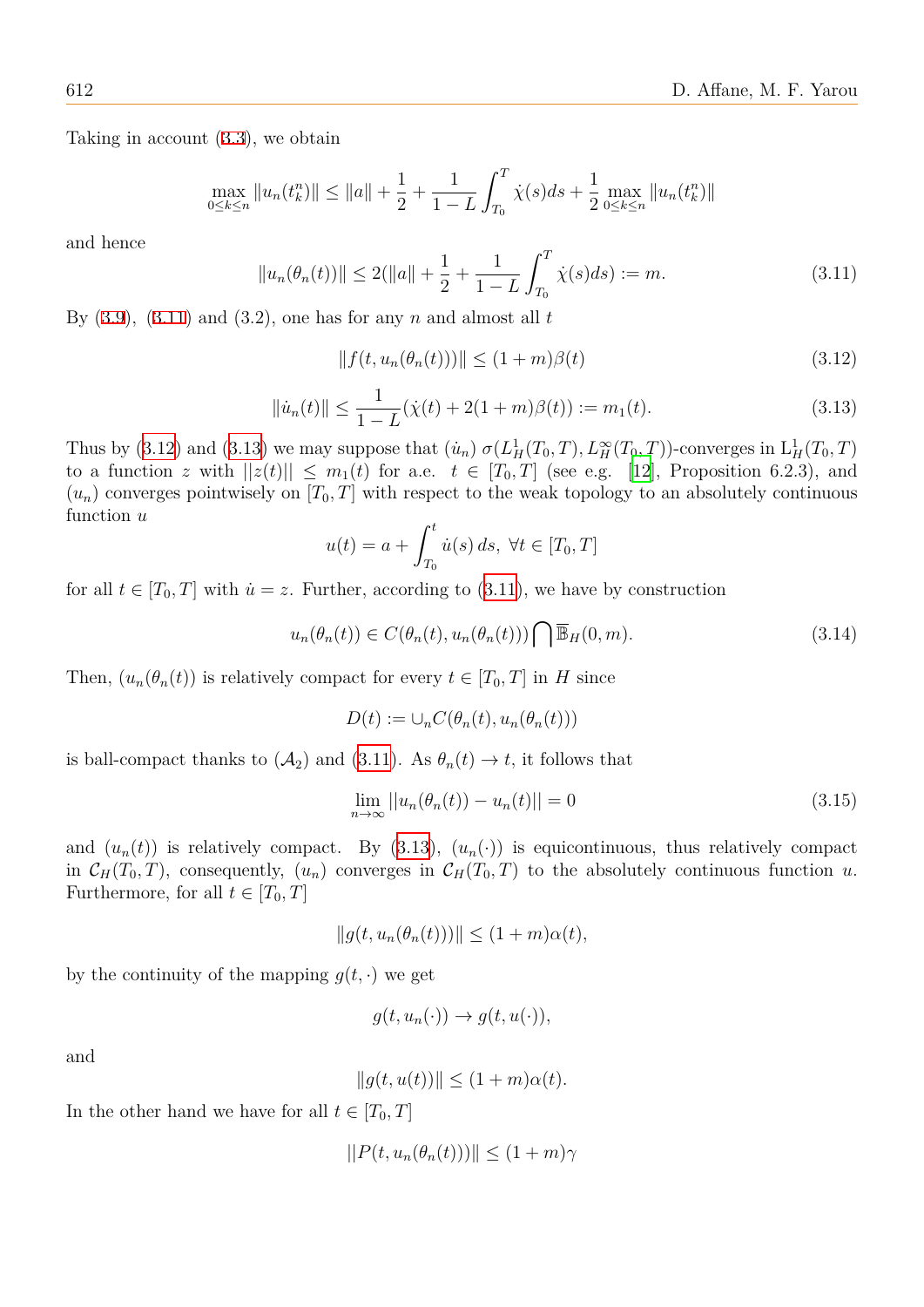for all  $n \geq n_0$  and for all  $t \in [T_0, T]$ , we put  $(P(\cdot, u_n(\theta_n(\cdot)))) = (\rho_n(\cdot))$  so  $(\rho_n(\cdot))$  is bounded, taking a subsequence if necessary, we may conclude that  $(\rho_n(\cdot))$  converges  $\sigma(L_H^1(T_0, T), L_H^{\infty}(T_0, T))$  to some mapping  $\rho \in L^1_H(T_0,T)$  with

$$
\|\rho(t)\| \le \gamma(1+m).
$$

Now, we proceed to prove that  $\dot{u}(t) \in -N_{C(t, u(t))}(u(t)) + G(t, u(t)) + g(t, u(t))$  a.e.  $t \in [T_0, T]$ . First, we check that  $u(t) \in C(t, u(t))$ , for all  $t \in [T_0, T]$ . Indeed, for every  $t \in [T_0, T]$  and for every n, we have

$$
d_{C(t,u(t))}(u_n(t)) \leq ||u_n(t) - u_n(\theta_n(t))|| + d_{C(t,u(t))}(u_n(\theta_n(t)))
$$
  
\n
$$
\leq ||u_n(t) - u_n(\theta_n(t))|| + \mathcal{H}(C(\theta_n(t), u_n(\theta_n(t))), C(t, u(t)))
$$
  
\n
$$
\leq ||u_n(t) - u_n(\theta_n(t))|| + \chi(\theta_n(t)) - \chi(t) + L||u_n(\theta_n(t)) - u(t)||.
$$

Taking into account (3.15) and passing to the limit when  $n \to \infty$ , in the preceding inequality, we get *u*(*t*)  $∈ C(t, u(t))$ . Recall that (3.8), (3.12), (3.13) and Proposition 2.1 entails for a.e. *t*  $∈ [T_0, T]$ 

$$
- \dot{u}_n(t) - f(t, u_n(\theta_n(t))) \in N^p_{C(t, u_n(t))} u_n(t) \cap m_2(t) \mathbb{B}
$$
\n
$$
= m_2(t) \partial^p d_{C(t, u_n(t))}(u_n(t))
$$
\n(3.16)

with

$$
m_2(t) = m_1(t) + (1+m)\beta(t). \tag{3.17}
$$

Putting  $p_n(t) = f(t, u_n(\theta_n(t)))$  and  $p(t) = f(t, u(t))$ , remark that  $(u_n + p_n, \rho_n)$  weakly converges in  $L^1_{H \times H}(T_0, T)$  to  $(\dot{u} + p, \rho)$ . An application of the Mazur's theorem to  $(\dot{u}_n + p_n, \rho_n)$  provides a sequence  $(w_n, \zeta_n)$  with

$$
w_n \in co\{\dot{u}_l + p_l : l \geq n\}
$$
 and  $\zeta_n \in co\{\rho_j : j \geq n\}$ 

such that  $(w_n, \zeta_n)$  converges strongly in  $L^1_{H \times H}(T_0, T)$  to  $(u + p, \rho)$ . We can extract from  $(w_n, \zeta_n)$  a subsequence which converges a.e. to  $(\dot{u} + p, \rho)$ . Then, there is a Lebesgue negligible set  $S \subset [T_0, T]$ such that for every  $t \in [T_0, T] \setminus S$ 

$$
\dot{u}(t) + p(t) \in \bigcap_{n \ge 0} \overline{\{w_k(t) : k \ge n\}} \subset \bigcap_{n \ge 0} \overline{co} \{\dot{u}_k(t) + p_k(t) : k \ge n\}
$$
\n(3.18)

and

<span id="page-8-0"></span>
$$
\rho(t) \in \bigcap_{n\geq 0} \overline{\{\zeta_k(t) : k \geq n\}} \subset \bigcap_{n\geq 0} \overline{co} \{\zeta(t) : k \geq n\}.
$$
\n(3.19)

Fix any  $t \in [T_0, T] \setminus S, n \geq n_0$  and  $\mu \in H$ , then the relation 3.18 gives

$$
\langle \mu, -\dot{u}(t) - p(t) \rangle \leq \limsup_{n \to \infty} \delta^*(\mu, m_2(t) \partial d_{C(t, u_n(t))}(u_n(t))
$$
  

$$
\leq \delta^*(\mu, m_2(t) \partial d_{C(t, u(t))}(u(t)),
$$

according to  $(\mathcal{A}_3)$  and Proposition 2.1, taking the supremum over  $\mu \in H$ , we deduce that

$$
\delta(-\dot{u}(t)-p(t), m_2(t)\partial d_{C(t, u(t))}(u(t)) = \delta^{**}(-\dot{u}(t)-p(t), m_2(t)\partial d_{C(t, u(t))}(u(t)) \le 0,
$$

which entails

$$
-u(t) \in m_2(t) \partial d_{C(t, u(t))}(u(t)) + f(t, u(t))
$$
  
\n
$$
\in N_{C(t, u(t))}(u(t)) + f(t, u(t))
$$
  
\n
$$
\in N_{C(t, u(t))}(u(t)) + \rho(t) + g(t, u(t)).
$$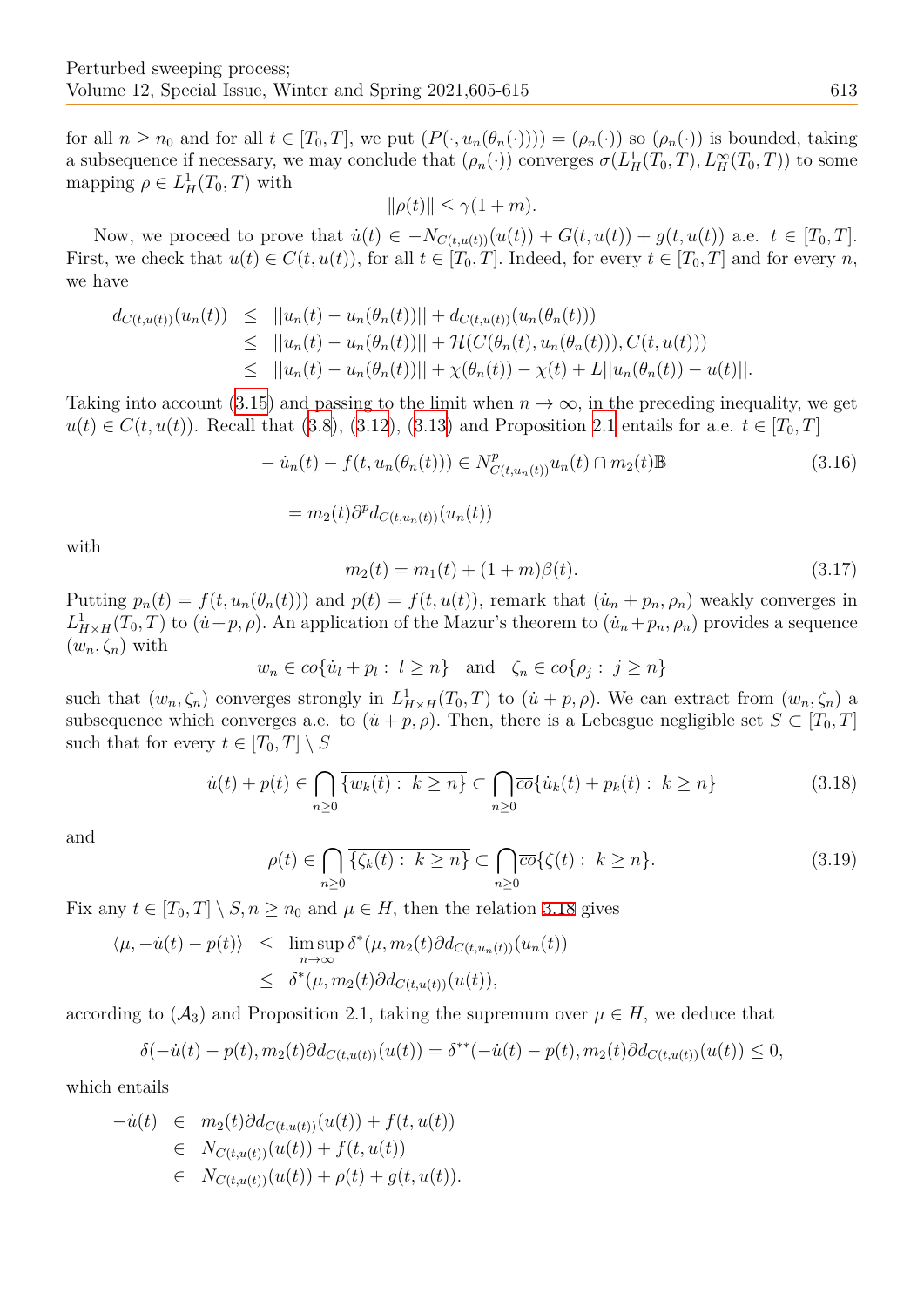Further, the relation (3.19) gives

$$
\langle \mu, \rho(t) \rangle \leq \limsup_{n \to \infty} \delta^*(\mu, G(t, u_n(\theta_n(t))))
$$

since  $\delta^*(\mu, G(t, \cdot))$  is [upper](#page-8-0) semicontinuous on *H*, then

$$
\langle \mu, \rho(t) \rangle \le \delta^*(\mu, G(t, u(t))),
$$

so, we get  $d(\rho(t), G(t, u(t))) \leq 0$ , consequently

$$
\rho(t) \in G(t, u(t)) \text{ a.e. } t \in [T_0, T].
$$

Finally, to turn to the general case when condition (3.3) is not satisfied, we subdivide *I* into intervals satisfying (3*.*3) and, thanks to the foregoing, one construct an absolutely continuous solution in each subinterval, then by continuity the problem  $(S\mathcal{P})$  admits a solution on  $[T_0, T]$ .  $\Box$ 

**Remark 3.4.** We cannot replace the constant  $\gamma$  in the con[diti](#page-5-0)on (*iv*) of Theorem 3.3 by an integrable *mapping since the d[ista](#page-5-0)nce function (which define the element of minimal norm of G) is not necessary continuous. This is possible in finite dimensional setting, see ([26], Lemma* 2*.*2) *or if G has compact values, ([5], Corollary* 1*.*4*.*17*,) we get then the following result*

**Corollary 3.5.** Assume that  $(A_1)$ ,  $(A_2)$ ,  $(A_3)$  and assumption[s o](#page-10-22)n g hold. Let  $G : [T_0, T] \times \mathbb{R}^n \to \mathbb{R}^n$ *be a set-[va](#page-10-23)lued mapping with nonempty closed convex values such that*

- *i*) *G is Carathéodory on*  $[T_0, T] \times \mathbb{R}^n$ ;
- *ii*) *there exists a non-negative function*  $\gamma(\cdot) \in L^1_{\mathbb{R}}$  $\frac{1}{\mathbb{R}_+}(T_0,T)$  *such that, for all*  $t \in [T_0,T]$  *and for all*  $x \in \mathbb{R}^n$ , we have

$$
d(0, G(t, u)) \le \gamma(t)(1 + ||x||).
$$

*Then, for any*  $a \in C(T_0, a)$ *, there exists an absolutely continuous mapping*  $u : [T_0, T] \to \mathbb{R}^n$  solution *of* (*SP*)*. Moreover, we have for a.e.*  $t \in [T_0, T]$ 

$$
||d(0, G(t, u))|| \le (1+m)\gamma(t)
$$

*and*

$$
\|\dot{u}(t) + g(t, u(t)) + d(0, G(t, u))\| \le \frac{1}{1 - L} \bigg(\dot{\chi}(t) + (1 + m)(\gamma(t) + \alpha(t))\bigg),
$$

*where*

$$
m = 2(|a|| + \frac{1}{2} + \frac{1}{1 - L} \int_{T_0}^{T} \dot{\chi}(s) ds).
$$

**Acknowledgements:** Research supported by the General direction of scientific research and technological development (DGRSDT) under project PRFU No. C00L03UN 180120180001.